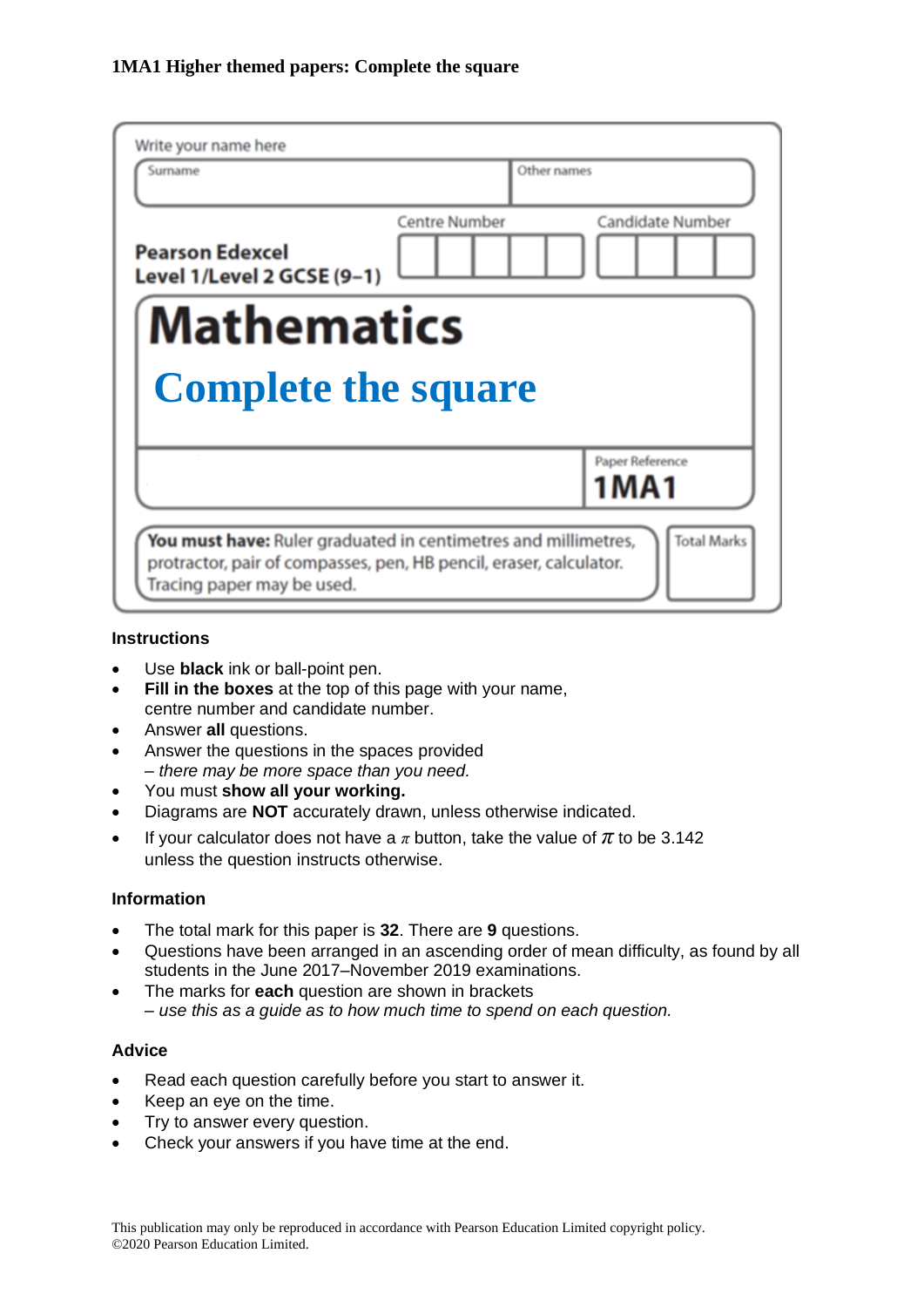**1** Given that  $x^2 - 6x + 1 = (x - a)$ for all values of  $x$ , (i) find the value of *a* and the value of *b*.

```
a = .......................................................
```
*b* = ....................................................... **(2)**

(ii) Hence write down the coordinates of the turning point on the graph of  $y = x^2 - 6x + 1$ 

**\_\_\_\_\_\_\_\_\_\_\_\_\_\_\_\_\_\_\_\_\_\_\_\_\_\_\_\_\_\_\_\_\_\_\_\_\_\_\_\_\_\_\_\_\_\_\_\_\_\_\_\_\_\_\_\_\_\_\_\_\_\_\_\_\_\_\_\_\_\_\_\_\_\_\_**

(............................ , ............................)

**(1)**

**(Total for Question 1 is 3 marks)**

**2** Write  $x^2 + 2x - 8$  in the form  $(x + m)^2 + n$ where *m* and *n* are integers.

......................................................

**(Total for Question 2 is 2 marks)**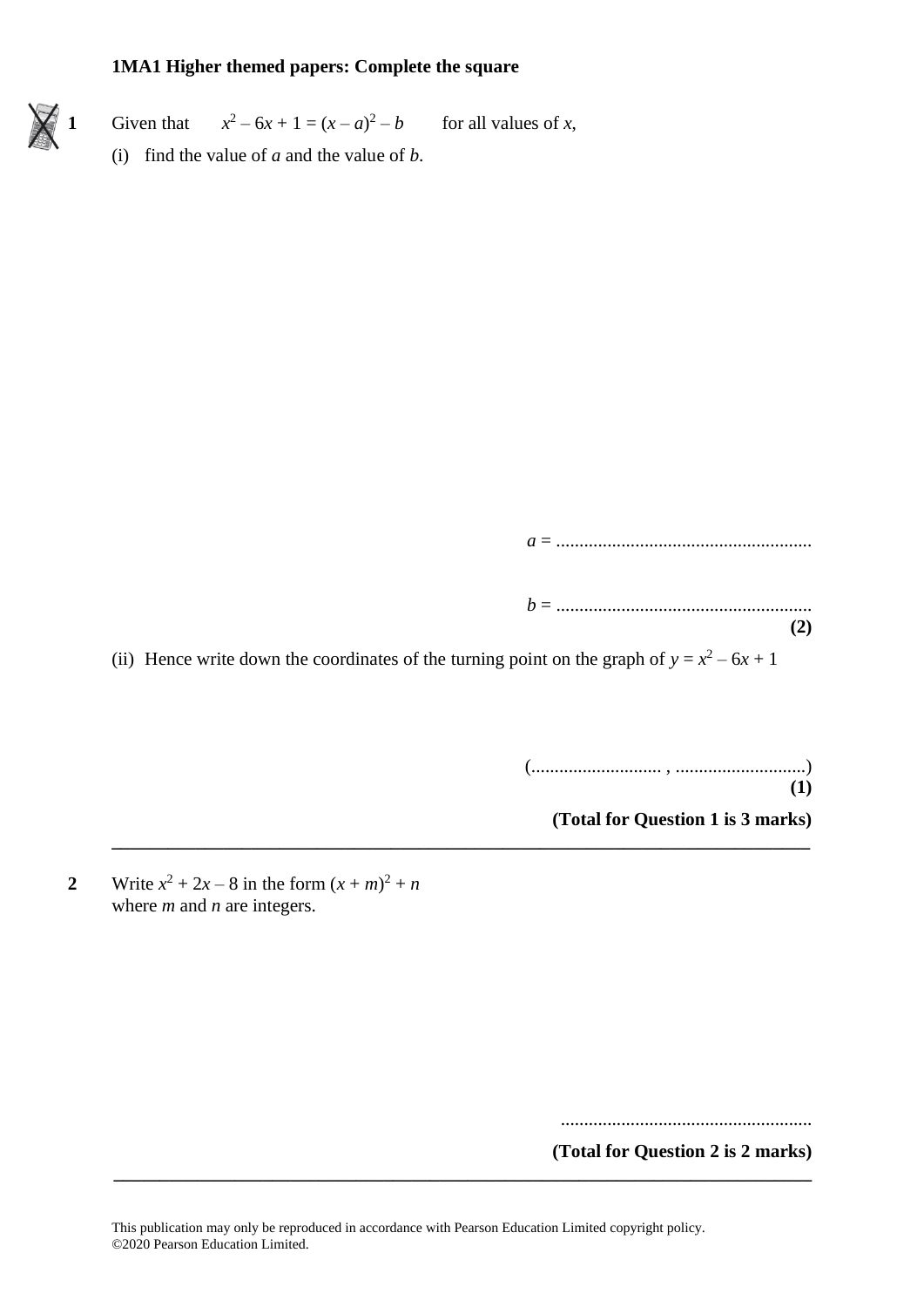

**3** Sketch the graph of

$$
y=2x^2-8x-5
$$

showing the coordinates of the turning point and the exact coordinates of any intercepts with the coordinate axes.

**(Total for Question 3 is 5 marks)**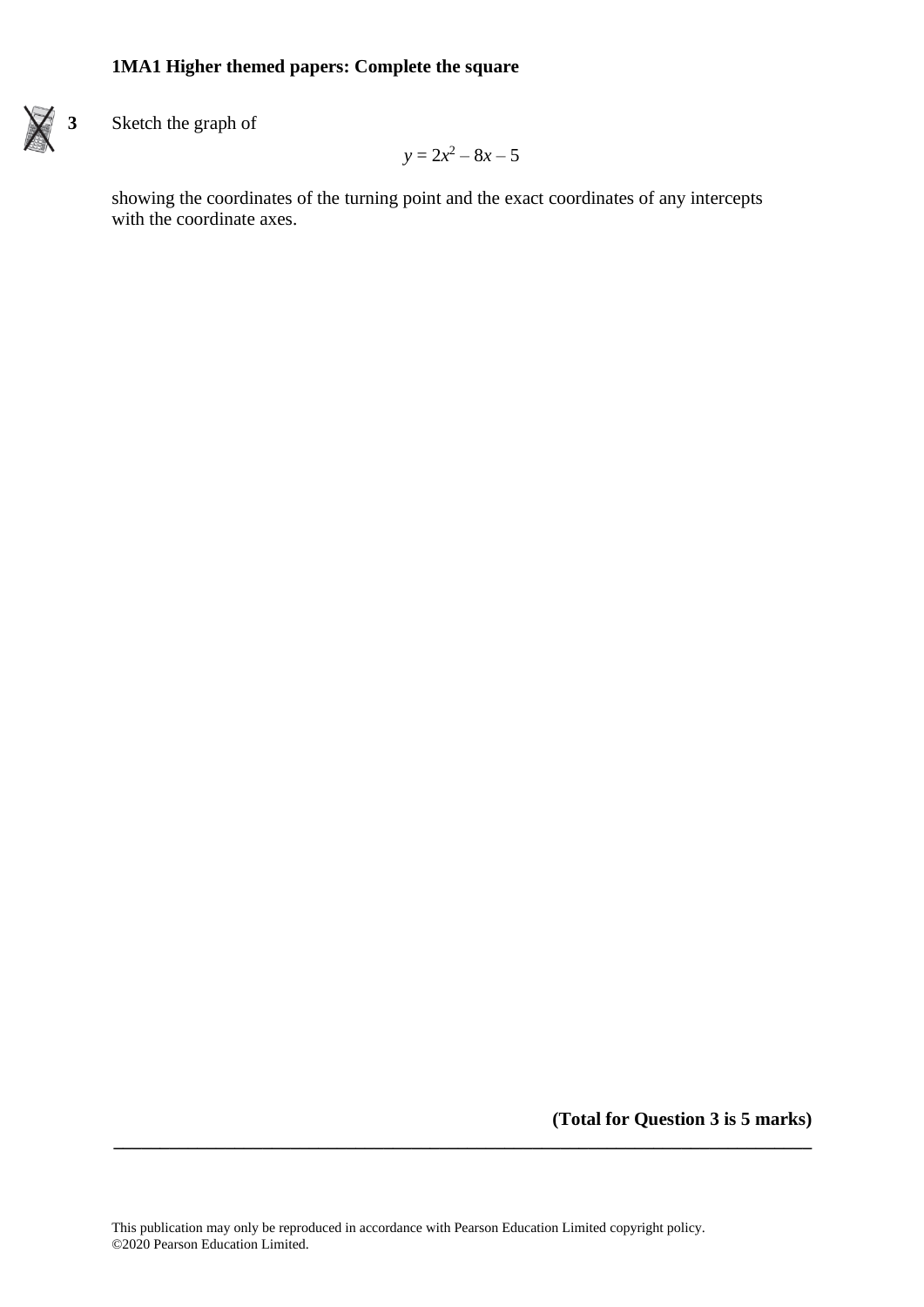**4** By completing the square, find the coordinates of the turning point of the curve with equation  $y = x^2 + 10x + 18$ 

**\_\_\_\_\_\_\_\_\_\_\_\_\_\_\_\_\_\_\_\_\_\_\_\_\_\_\_\_\_\_\_\_\_\_\_\_\_\_\_\_\_\_\_\_\_\_\_\_\_\_\_\_\_\_\_\_\_\_\_\_\_\_\_\_\_\_\_\_\_\_\_\_\_\_\_**

You must show all your working.

(............................ , ............................)

**(Total for Question 4 is 3 marks)**

5  $(x-8)(x+4) = (x-a)^2 + b$  for all values of *x*. Find the value of *a* and the value of *b*.

*a* = .......................................................

*b* = .......................................................

**(Total for Question 5 is 4 marks)**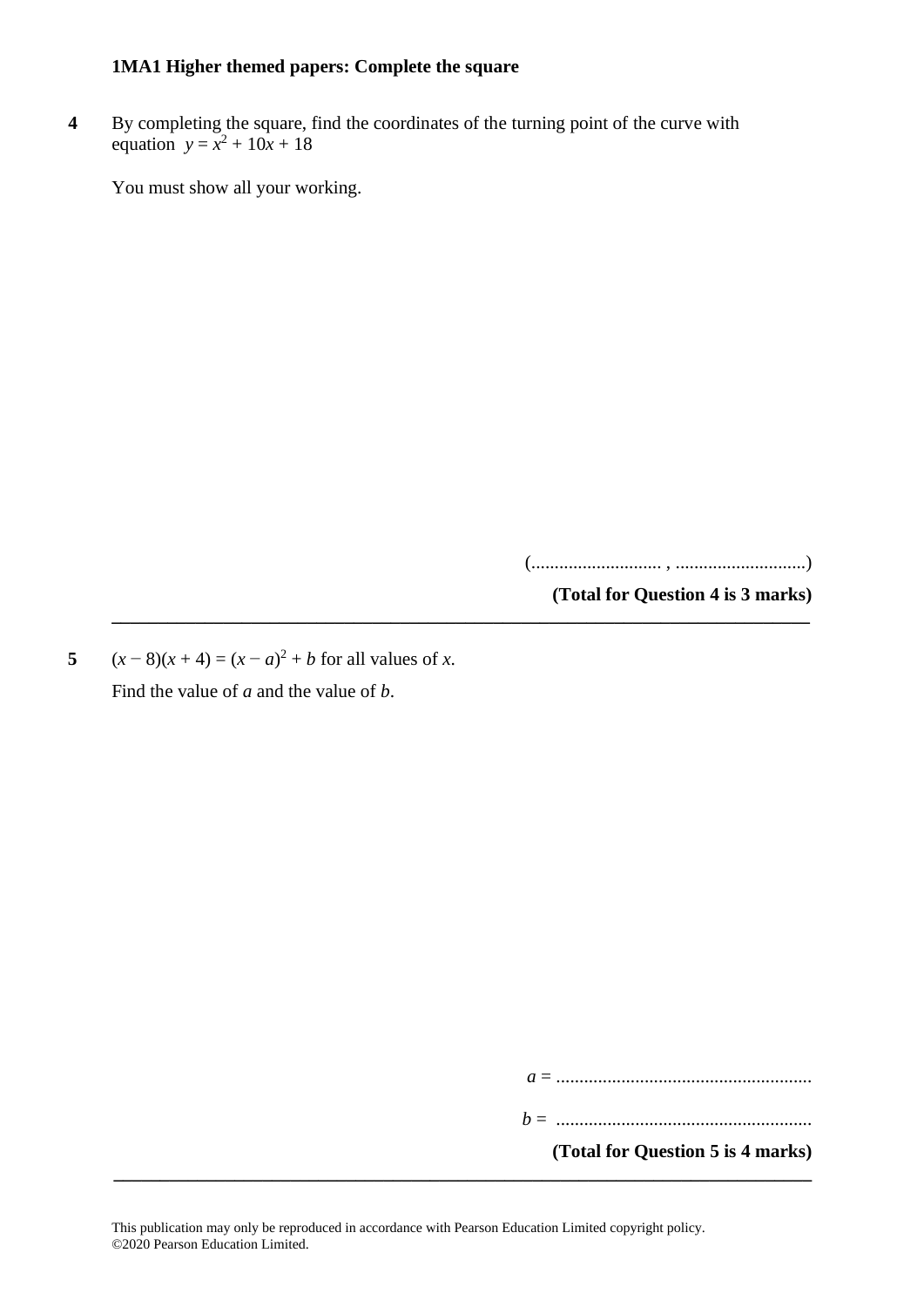**6** (*a*) Write  $2x^2 + 16x + 35$  in the form  $a(x + b)^2 + c$  where *a*, *b*, and *c* are integers.

....................................................... **(3)**

(*b*) Hence, or otherwise, write down the coordinates of the turning point of the graph of  $y = 2x^2 + 16x + 35$ 

**\_\_\_\_\_\_\_\_\_\_\_\_\_\_\_\_\_\_\_\_\_\_\_\_\_\_\_\_\_\_\_\_\_\_\_\_\_\_\_\_\_\_\_\_\_\_\_\_\_\_\_\_\_\_\_\_\_\_\_\_\_\_\_\_\_\_\_\_\_\_\_\_\_\_\_**

.......................................................

**(1)**

**(Total for Question 6 is 4 marks)**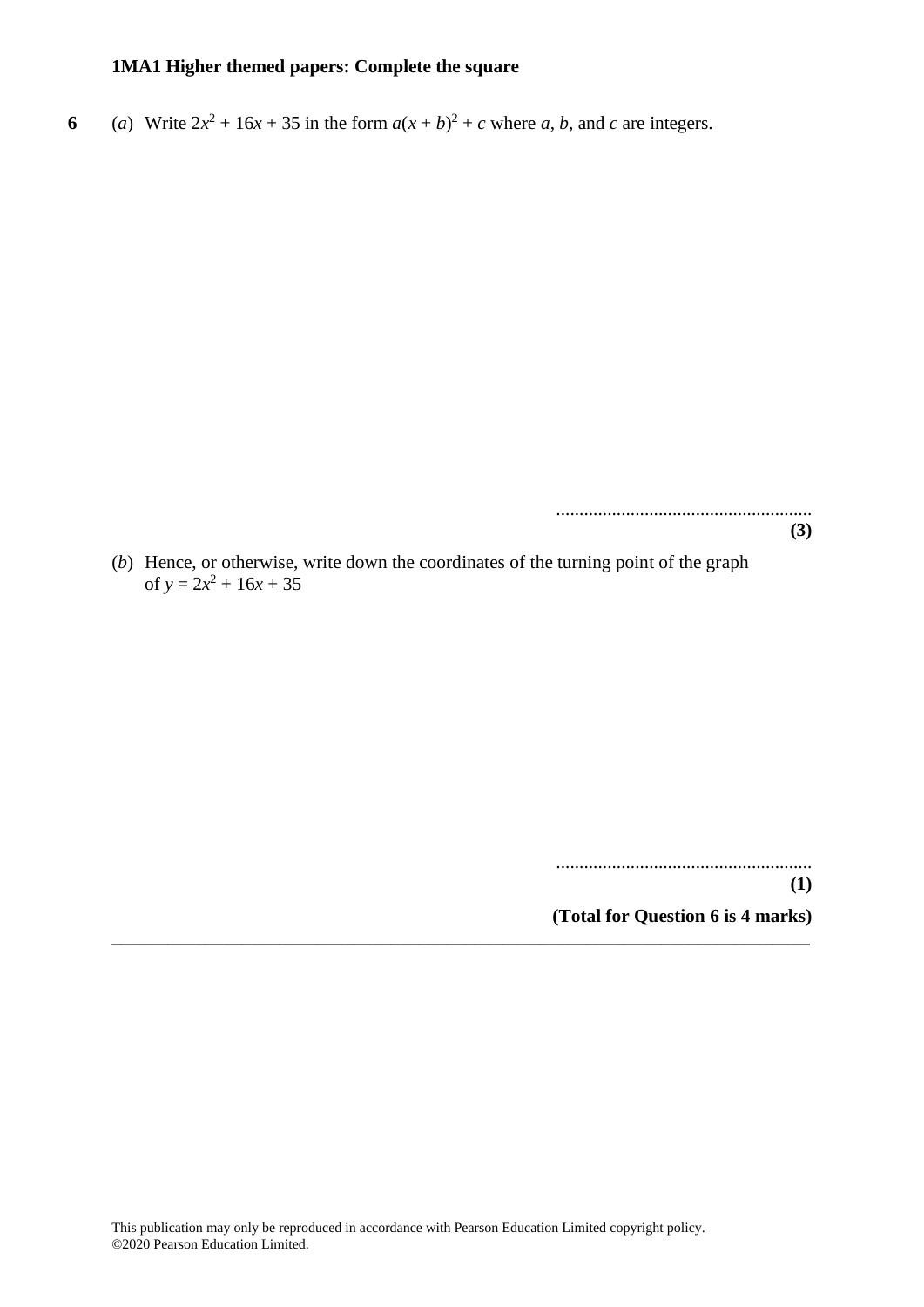

**7** Here is a sketch of a vertical cross section through the centre of a bowl.



The cross section is the shaded region between the curve and the *x*-axis.

The curve has equation  $y = \frac{x}{10} - 3x$  where x and y are both measured in centimetres. Find the depth of the bowl. 2 3 10  $\frac{x^2}{40} - 3x$ 

......................................... cm

**(Total for Question 7 is 4 marks)**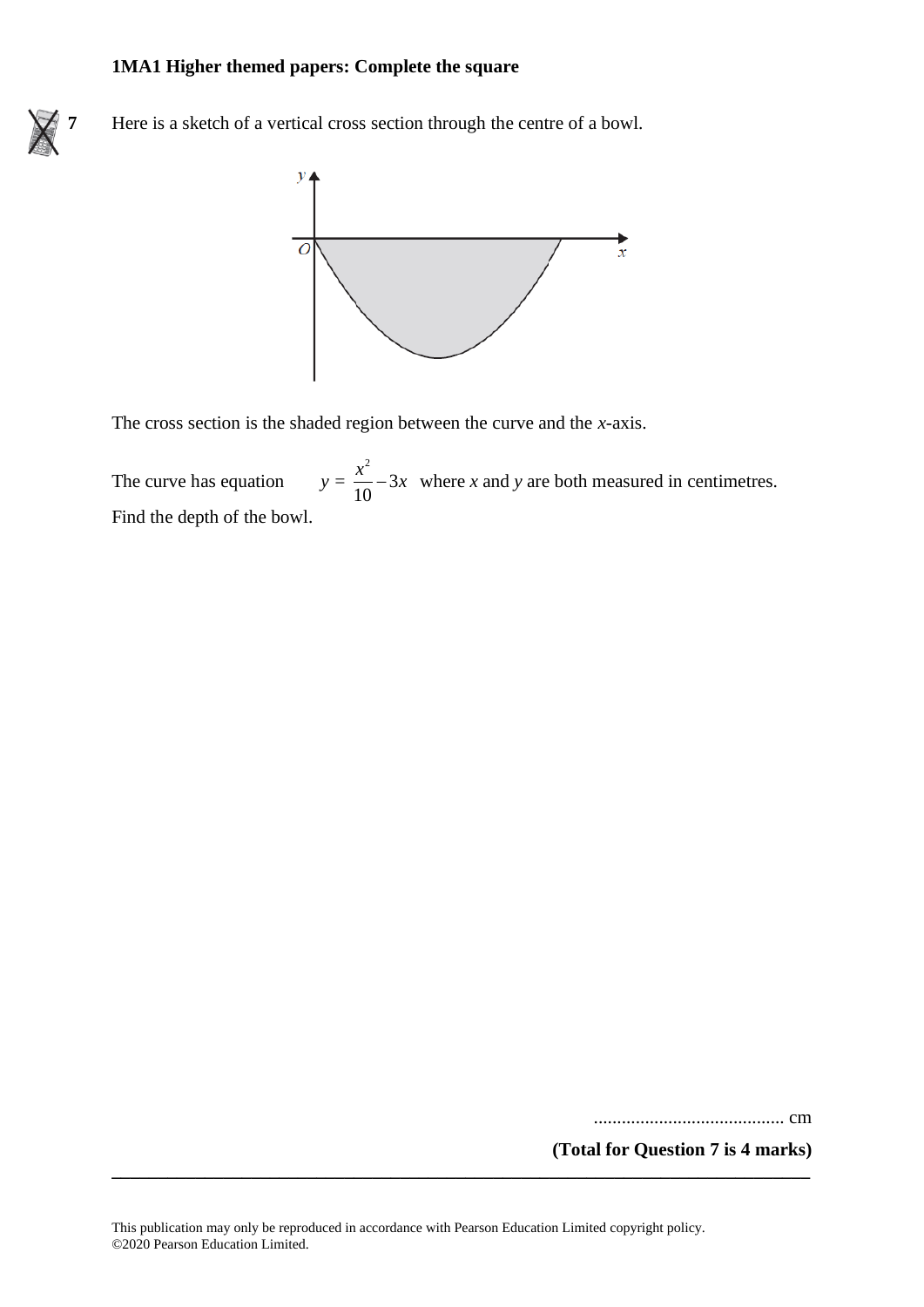

**8** Here is a sketch of a curve. **17** Here is <sup>a</sup> sketch of <sup>a</sup> curve.



The equation of the curve is  $y = x$  $z^2 + ax + b$  where *a* and *b* are integers. The points  $(0, -5)$  and  $(5, 0)$  lie on the curve.

Find the coordinates of the turning point of the curve.  $\frac{1}{\sqrt{1-\frac{1}{\sqrt{1-\frac{1}{\sqrt{1-\frac{1}{\sqrt{1-\frac{1}{\sqrt{1-\frac{1}{\sqrt{1-\frac{1}{\sqrt{1-\frac{1}{\sqrt{1-\frac{1}{\sqrt{1-\frac{1}{\sqrt{1-\frac{1}{\sqrt{1-\frac{1}{\sqrt{1-\frac{1}{\sqrt{1-\frac{1}{\sqrt{1-\frac{1}{\sqrt{1-\frac{1}{\sqrt{1-\frac{1}{\sqrt{1-\frac{1}{\sqrt{1-\frac{1}{\sqrt{1-\frac{1}{\sqrt{1-\frac{1}{\sqrt{1-\frac{1}{\sqrt{1-\frac{1}{\sqrt{1-\frac{1}{\sqrt{1-\frac{1$ 

( .......................... , ..........................)

**(Total for Question 8 is 4 marks)**